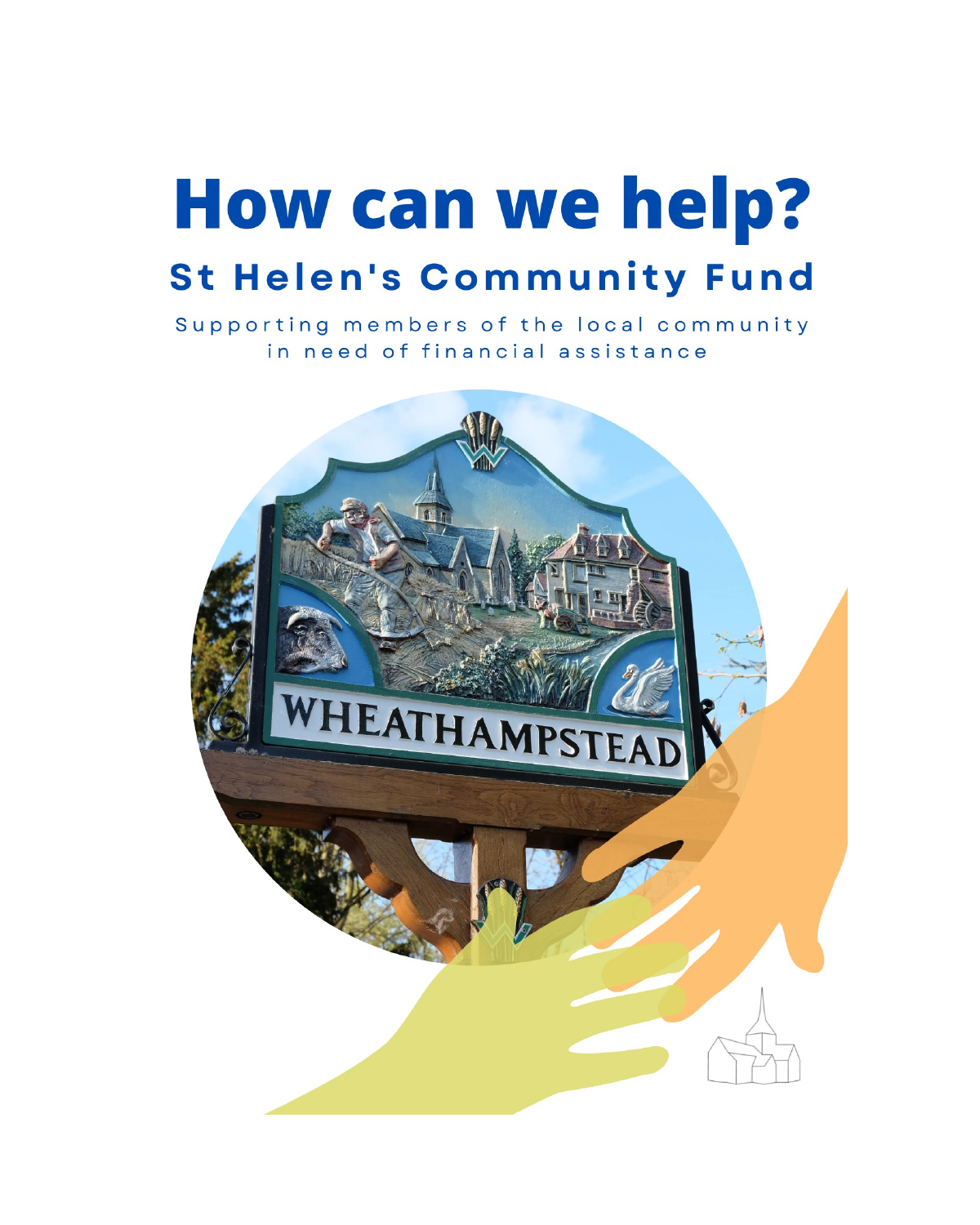#### **About the Community Fund**

**For several decades the St Helen's Community Fund has provided support to all sorts of people who have needed help.** We want to help, so please contact us and we will see what we can do. We make small grants (up to a few hundred pounds) and can often tell you about other charities that may also be able to help.

The fund is mainly for Wheathampstead residents and members of St Helen's & St Peter's Churches. However, we also support others in the local community, for example those who are homeless.

#### **The small print**

- All applications are treated in the strictest of confidence. We would only pass on your details to other organisations with your permission.
- You can apply for support for yourself, or someone else can apply for you. Either way please provide documents to show why you require support - for example copies (or screen shots) of bills / statements.
- Applications for assistance are granted at the discretion of the Rector or Churchwardens using the principles of the fund as guidance and priority is given to individuals and families who have not received previous grants from the Fund
- Once your application has been received, the Rector or Churchwardens will notify you of our decision, as soon as possible.

#### **Contact Details:**

**Revd Richard Banham**, (01582) 833144 [richard@sth](mailto:richard@sth-stp.org)-stp.org

**Mrs Helen Caldwell,** 07974 762997 helen\_caldwell2000@yahoo.co.uk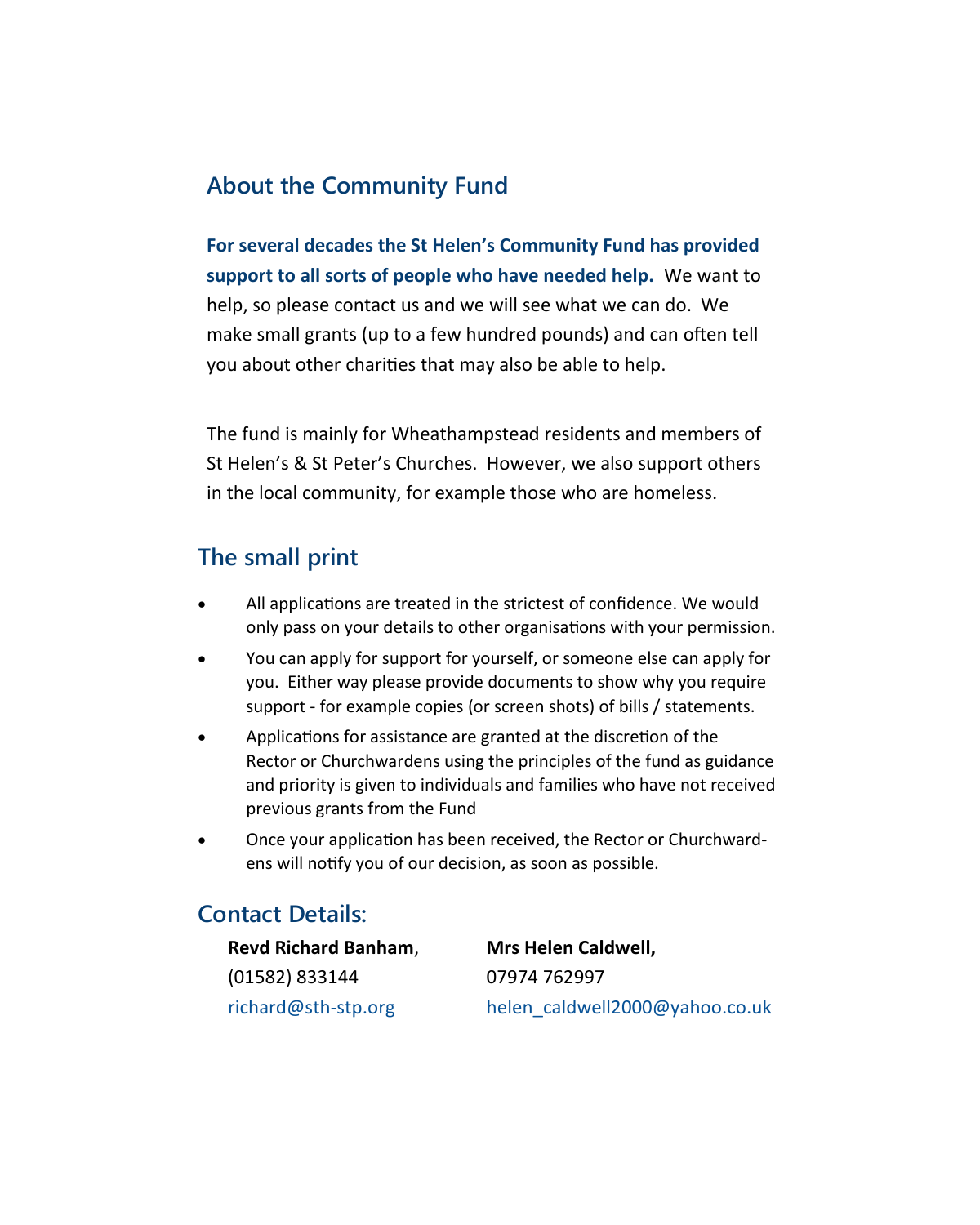### **What we can help with**

Here are some examples of help we have given recently:

- $\boxtimes$  Utility bills (gas / electricity / water)
- Contributions towards rent or council tax
- $\boxtimes$  Clothing (including school uniforms)
- $\boxtimes$  Essential home appliances
- $\boxtimes$  Emergency food or travel
- $\boxtimes$  School trips
- $\boxtimes$  Exceptional repair / maintenance of home
- $\boxtimes$  Funding for short term emergency accommodation, when no other alternative exists

#### **If you would like support for another reason, please contact us to discuss whether we can help.**

#### **What next?**

Fill in the simple form attached, or contact the Rector or Churchwarden by telephone or email. Please include copies of any information which will help us understand why you need support.

We will contact you and ask for more details of your situation if necessary. Once we have considered your request we will let you know how we can help. We do this as quickly as possible—normally within a few days. If you have not heard from us within a week, please give us a call to check on progress.

We usually help by making payments direct, purchasing goods or services direct, or making a contribution towards them.





Wheathampstead PCC is a Registered Charity